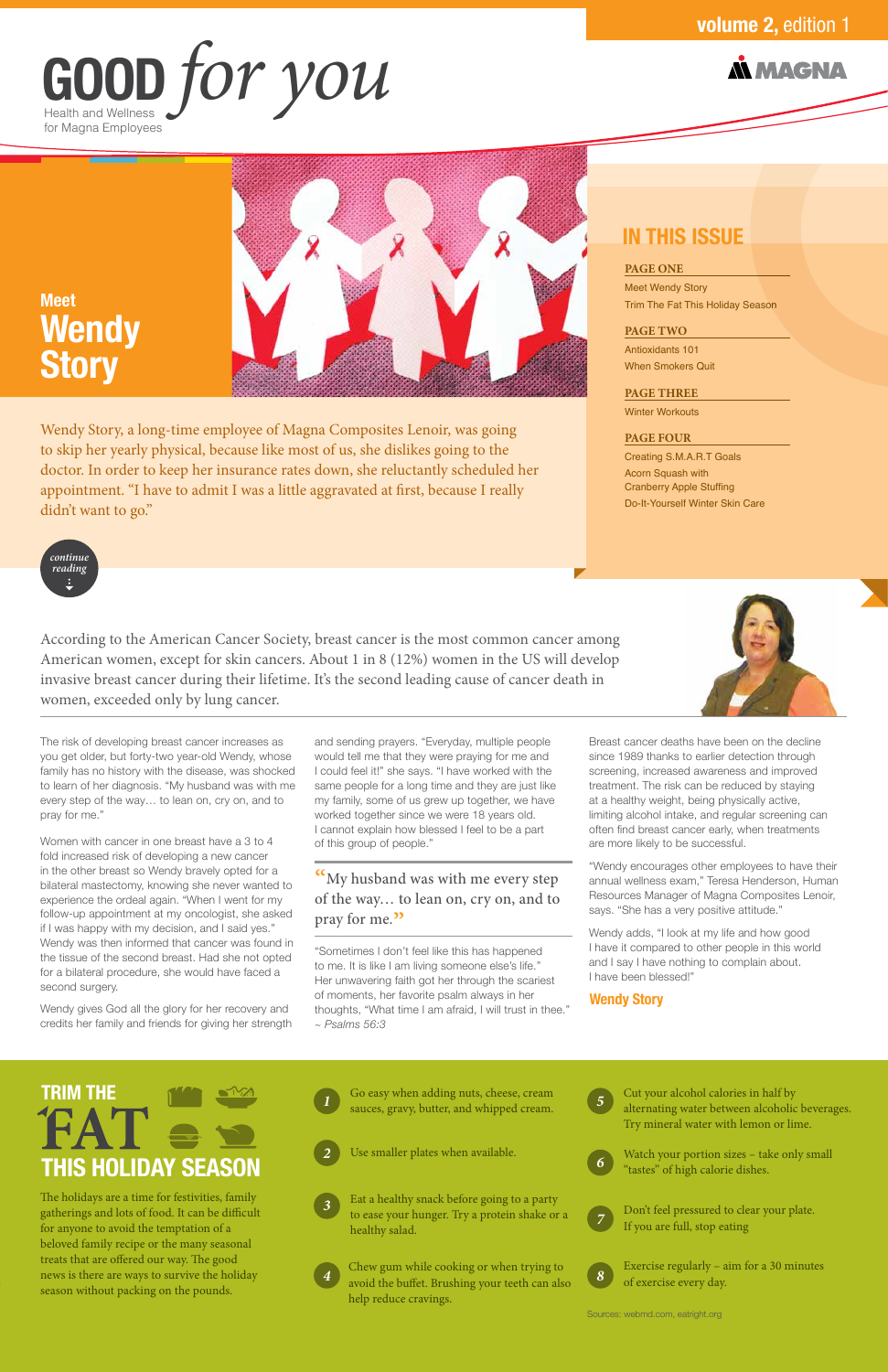#### **Having a pet can decrease your: And increase your:**

- Blood pressure Triglyceride levels
- Cholesterol levels Feelings of loneliness

## **DID YOU KNOW?**

- Your heart rate returns to normal
- Your blood pressure returns to normal
- Body temperature of hands and feet increases to normal



- Your chances of heart attack decreases
- Sources: Donatelle, R. et al. (2008). Health: the basics. Toronto: Pearson Education Canada.

*after quitting 20 minutes* 

- Carbon monoxide level in blood drops to normal
- Oxygen levels in blood increase to normal



*after quitting 8 hours*

*after quitting 24 hours*

# **WHEN SMOKERS QUIT**

*Within 20 minutes after smoking the last cigarette, the body begins to heal itself.* 







Antioxidants are substances found in healthy foods that act in the body to protect cells from damage. Cell damage happens naturally as we age. It also happens when we are exposed to things like pollutants or cigarette smoke. Cell damage can lead to illnesses such as as heart disease and cancer.

## **WHAT ARE ANTIOXIDANTS?**

## **What foods are rich in antioxidants?**



**Berries** blueberries, blackberries, raspberries, strawberries and cranberries



**Beans** small red beans, kidney beans, pinto beans and black beans



**Vegetables** artichoke, spinach, red cabbage, red and white potatoes (with peel), sweet potatoes and broccoli



**Herbs** ground cloves, cinnamon, ginger, dried oregano leaf and turmeric powder

- Opportunities for exercise and outdoor activities • Opportunities for socialization
	- Source: cdc.gov

**Grains** oat-based products are higher in antioxidants than those derived from grain sources



**Dark chocolate** ranks just as high as or higher than most fruits and vegetables in terms of antioxidant content



**Beverages** green tea, coffee, red wine and many fruit juices



**Nuts** walnuts, pistachios, pecans, hazelnuts and almonds



**Fruits** many apples (with the peel), avocados, cherries, green and red pears, fresh or dried plums, pineapple, kiwi, and more

#### **Tips for increasing the antioxidants in your diet:**

- Add broccoli, spinach, Brussels sprouts, potatoes, and red, yellow, or green peppers to stir fry dishes or serve them with low fat dip
- Add strawberries and raspberries to yogurt or a smoothie, or mix them into a fruit salad
- Sprinkle almonds or sunflower seeds on salads or add them to granola and cereal
- Choose fish at least twice a week. Mackeral, herring, salmon, halibut and tuna are good sources of vitamin E
- Have tomato sauce on top of whole wheat pasta or brown rice
- Roast or bake carrots, sweet potato and squash in the oven

#### **An antioxidant can be:**

- A vitamin such as vitamins A, C or E
- Plant chemicals like flavonoid and carotenoids
- A mineral such as selenium

### **Food sources vs. supplements**

You can get all the antioxidants you need from eating a healthy diet containing a variety of antioxidant rich foods. While a supplement may contain only one type of antioxidant, foods contain several hundred forms, making it the better choice.

Sources: eatrightontario.ca, mayoclinic.org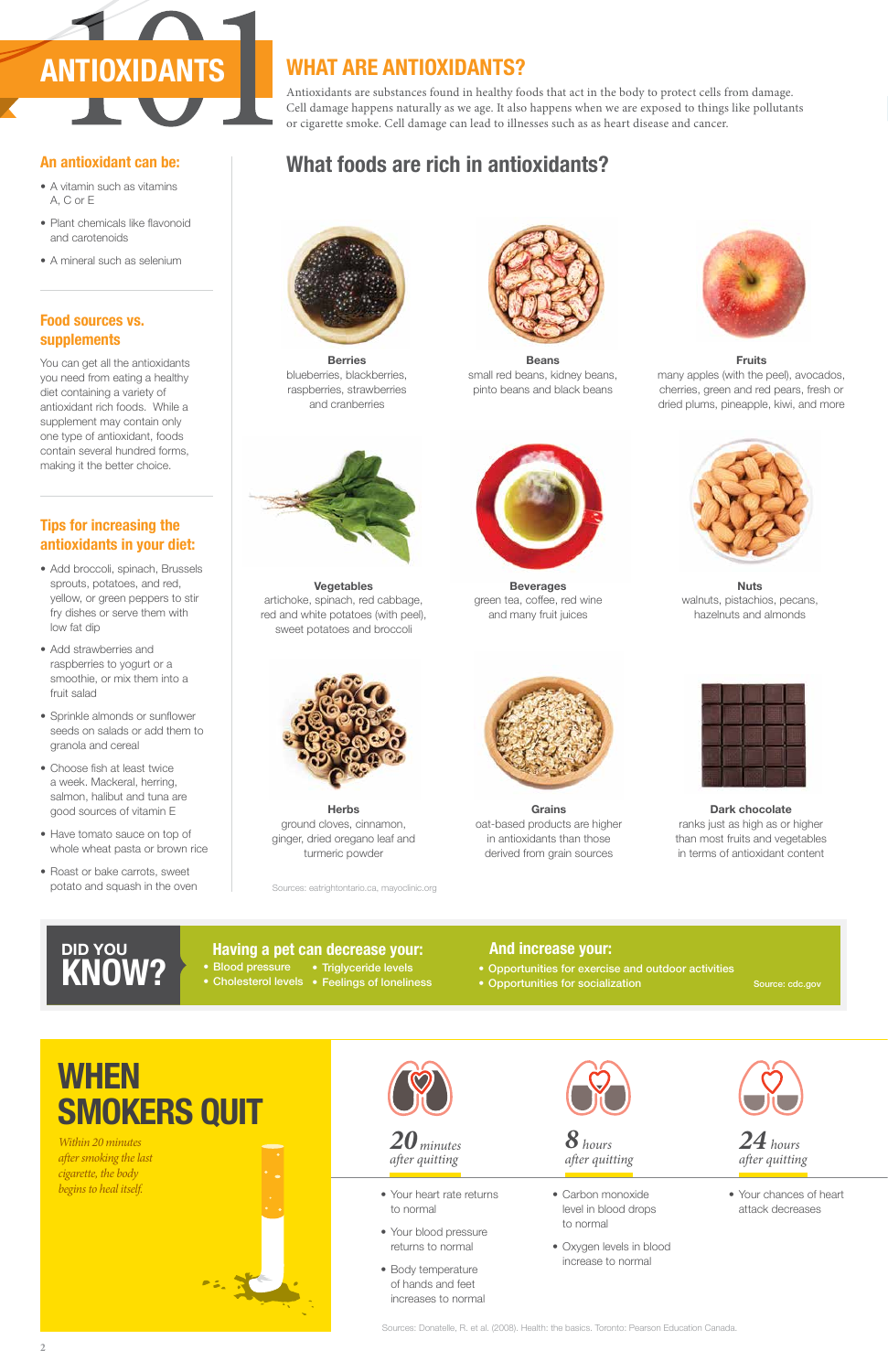- Nerve endings start re-growing
- Ability to smell and taste is enhanced





- Your circulation improves
- Walking becomes easier
- Lung function increases up to 30%



*after quitting 2 weeks to3 months*

- Coughing and shortness of breath decrease
- Cilia start to regain normal function in the lungs, increasing the ability to handle mucus, clean the lungs, and reduce the risk of infection
- Body's overall energy increases



*after quitting 1-9 months*

> • Lung cancer death rate decreases by almost half that of a smoker



*after quitting 5years*

- Lung cancer death rate similar to that of nonsmokers
- Precancerous cells are replaced
- Risk of cancer of mouth, throat, esophagus, bladder, kidney, and pancreas decreases

*after quitting 10 years*

## **WINTER WORKOUTS**

Staying active this winter is easier than you think! The cold winter months provide an opportunity to try something new and get in shape. All the activities below are a great opportunity to bond with your family, get off the computer and away from television, and boost that vitamin D!

legs and heart, snow affordable option for a

#### **Snowshoeing**

A combination of running and cross-country skiing, snowshoeing is one of the fastest growing winter sports! Snowshoeing provides a great aerobic workout, burning 360-860 calories per hour.

#### **Ice Skating**

Ice skating is a great aerobic activity for people of all ages. Your legs will get a great workout and you will also build up your abdominal and lower back muscles as you keep your balance on the ice. Skating can burn upwards of 500 calories per hour.

#### **Downhill Skiing**

downhill skiing is a high-intensity exercise that helps to improve muscle strength and endurance. It is a lot of sports. Try renting your equipment your first time out on the hills to figure out if this is the right sport for you!

#### **Snow Hiking**

#### **Snowboarding**

legs, abs and arms. Look for a beginner package if you are ticket, rental and lesson.